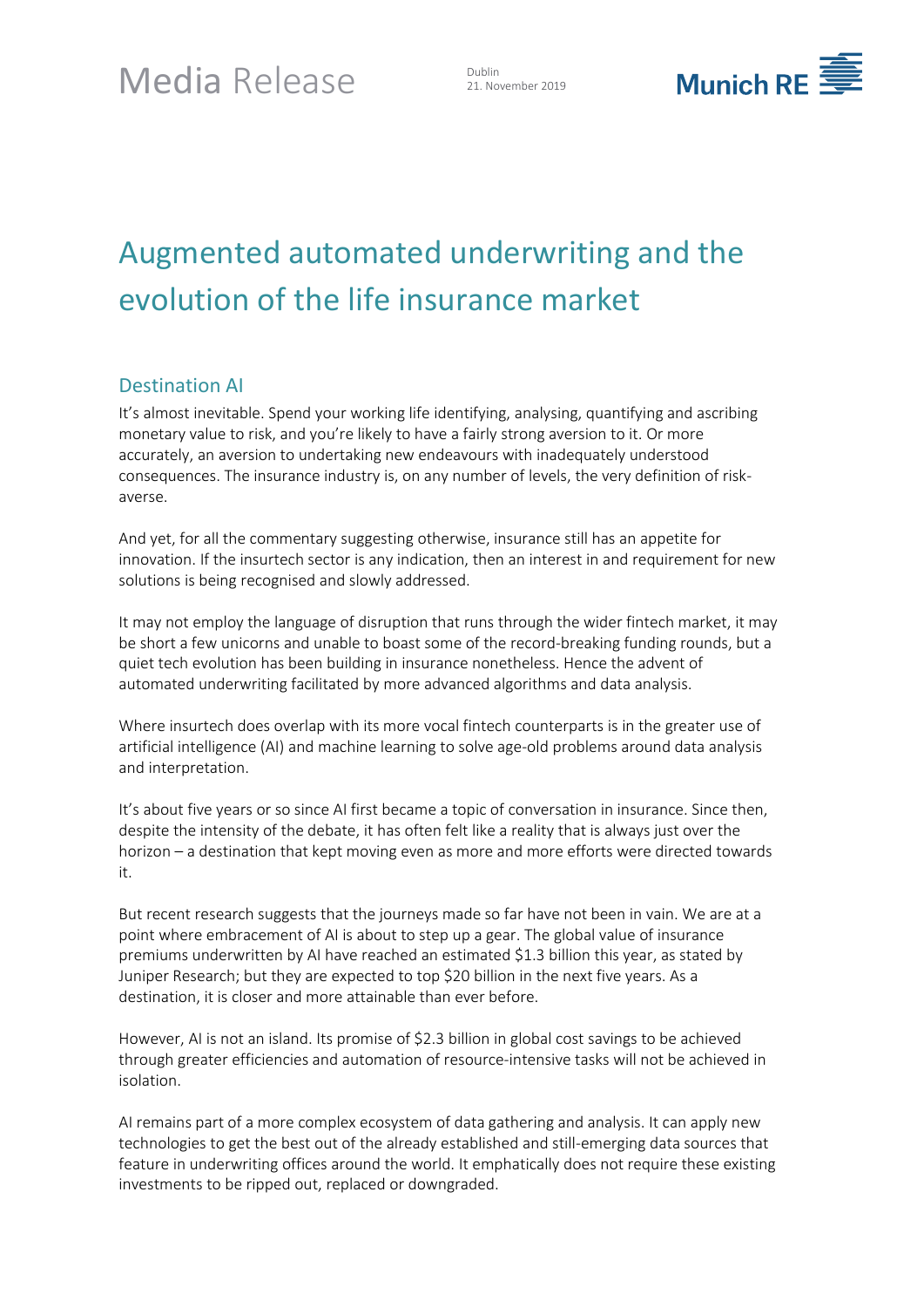

It is more helpful therefore to see AI as the differentiating factor in the latest generation of insurance IT: augmented automated underwriting, or AAU for short.

AAU gives underwriters the ability to spot patterns and connections that are, frankly, either invisible to the human eye or which take normal, human-assisted processes unfeasible amounts of time and resource to identify.

Whereas earlier generations of automation were able to pick up the low-hanging fruit of insurance markets – the individuals whose driving history fit into clearly delineated boxes, for example – AAU can take into account all of the rich complexity of the human experience. It can spot the nuances and individualities that populate the life market, for example, and translate those into accurate policies.

That's good news for both underwriters and their customers. AAU can significantly reduce the need for separate medicals, repeated questions, lengthy decision-making processes, and drastically increase the speed at which a potential insurer can get a quote and cover – while continually improving the way risk is calculated and managed.

It can make sure the decision-making process remains in the hands of underwriters rather than IT departments, enabling them to set and update the rules and parameters as befits their preferred business model. It consequently makes advanced, complex and precise decisionmaking available to a broader range of underwriting businesses – which is good for those businesses, good for customers and ultimately good for the entire industry.

AAU – augmented automated underwriting – is an example of the realisation of AI's promise. As such, it's set to become one of the key talking points and disruptive technologies of the insurance industry. And this time, AAU is both a journey and destination that all progressive insurance organisations need to be considering for their future operations.